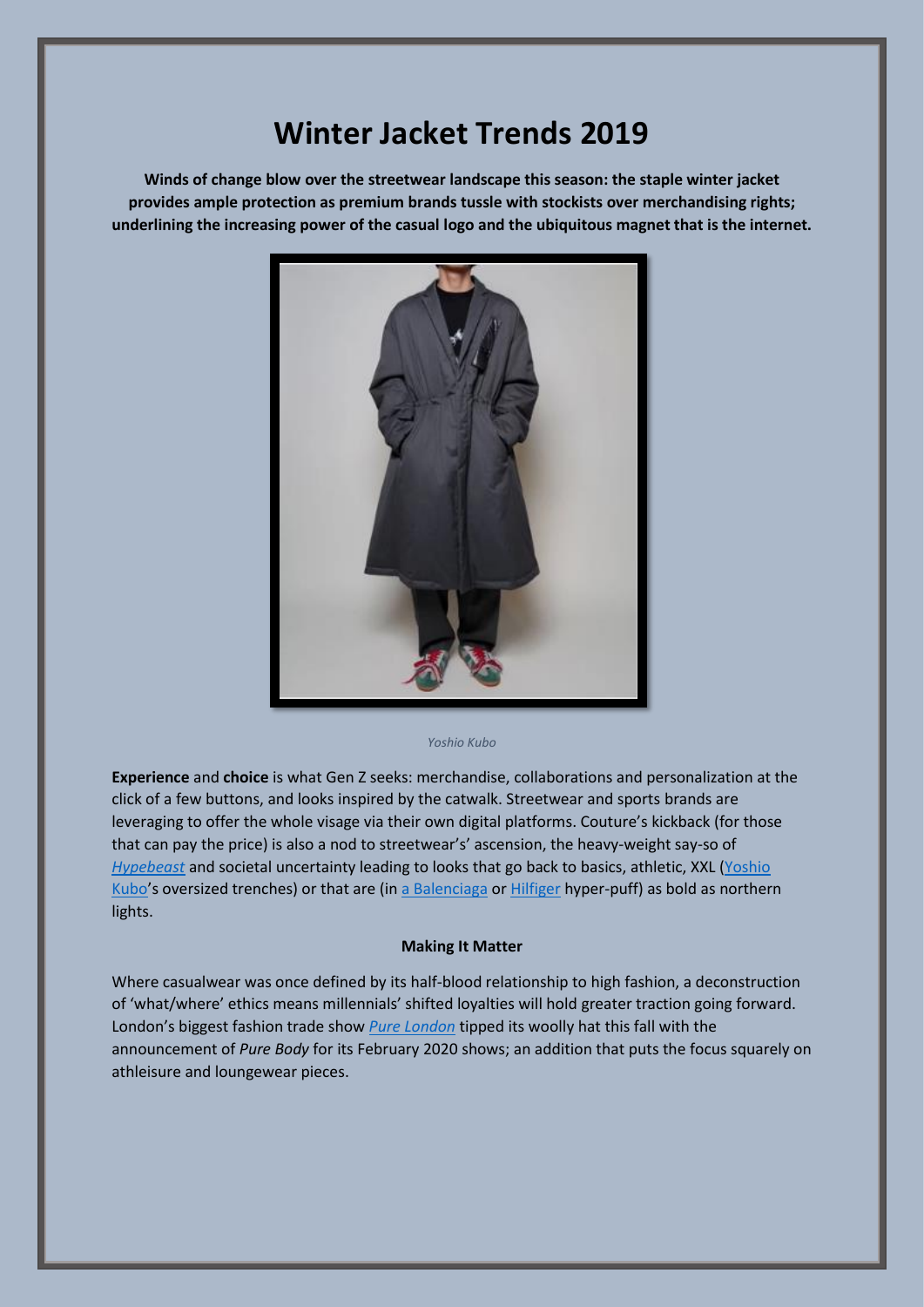A[t LFD](https://lfdfashion.com/) the emphasis on bagginess is a reflection of streetwear's focus on comfort and practicality. It also feeds into the brand's adherence to a gender-neutral silhouette and a sub-cultural stance, although their take is swathed in eighties imagery and high contrast lines.

Doing their back-to-essentials best was **[Burberry](https://uk.burberry.com/trench-coats-men/)** - a collusion of hardiness in oversized puffers with muted colouring that (literally) placed lux streetwear over the traditional trench.



*Burberry*

Logos weren't going anywhere, of course. But what they (supposedly) say means as much as the brands they are stuck to now. [Fear of God](https://fearofgod.com/) has mythologized this take – laid low stoner-ism with Kanye-like pronouncements of a higher order – *if* there is any meaning to be found.

Luxury brands lik[e Agnona](https://agnona.com/pages/fall-winter-2019-runway) too - who roll with a future-lounge visage - join [LFD](https://lfdfashion.com/) in padding a silhouette. Anyone who thought muting the colour palette or fusing male/female expectations meant compromise was plain wrong – luxury materials caramelise the tone but maintain a relaxed seriousness.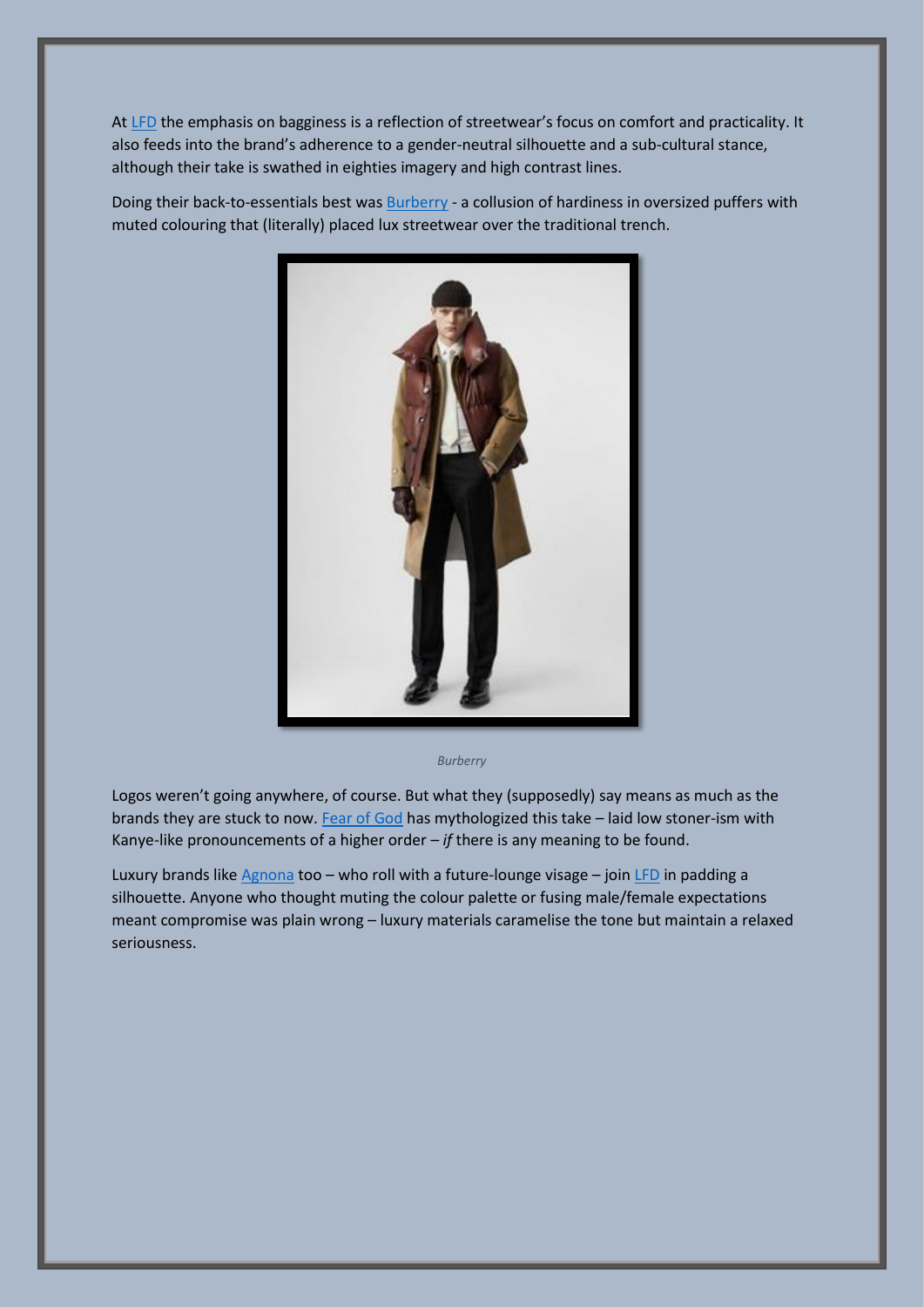

*Agnona*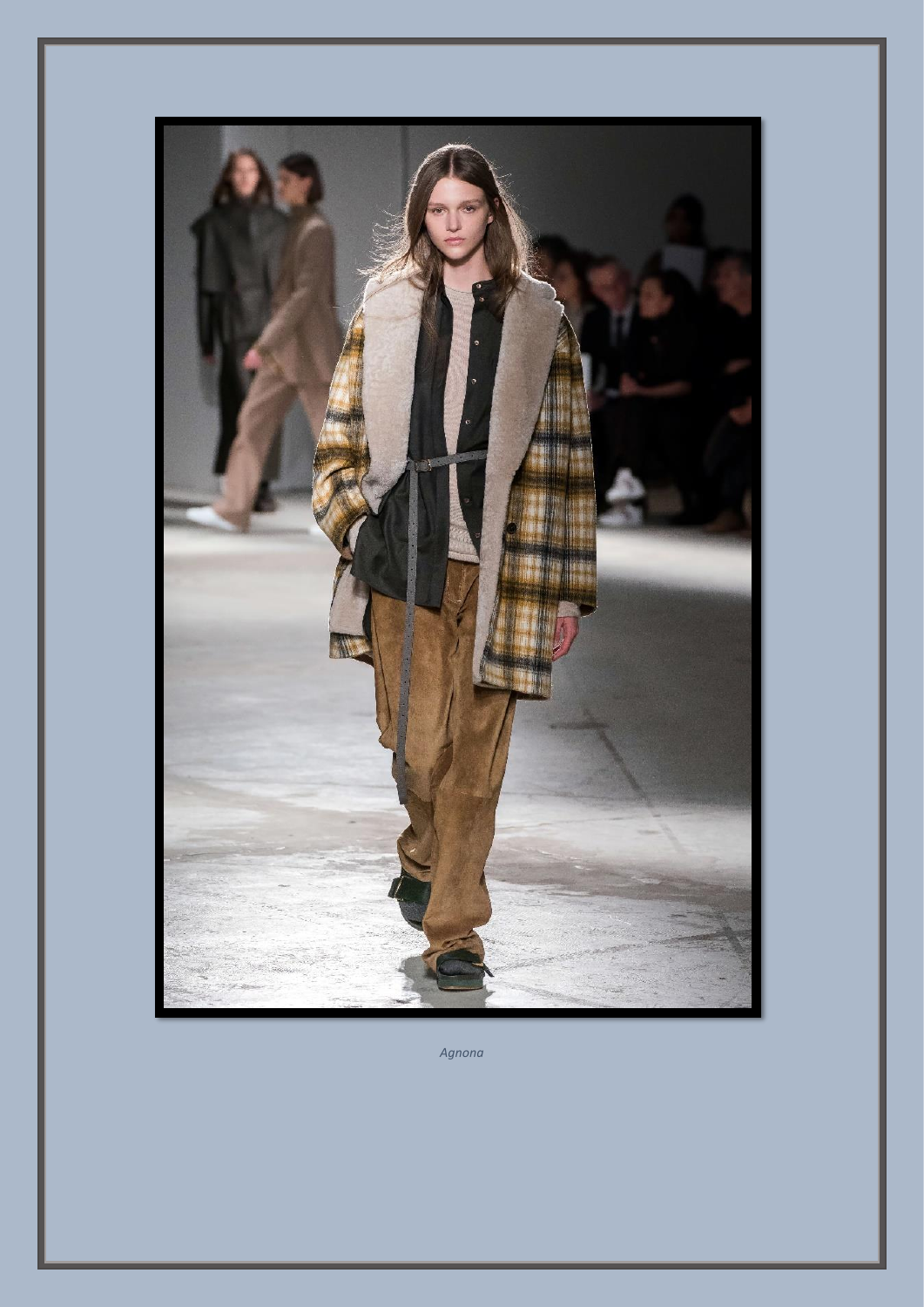

*Fear of God*

[Off White](https://www.vogue.com/fashion-shows/fall-2019-ready-to-wear/off-white/slideshow/collection#13) (under the tactical command of Virgil Abloh) is intent on takeover by extremes – monster puffers and neck-guarded trenches ride nice over cargo or hot pants. Tip: keep fluorescents prime (ala **Philipp Plein's cyber-green down jacket and turtle neck combo)**.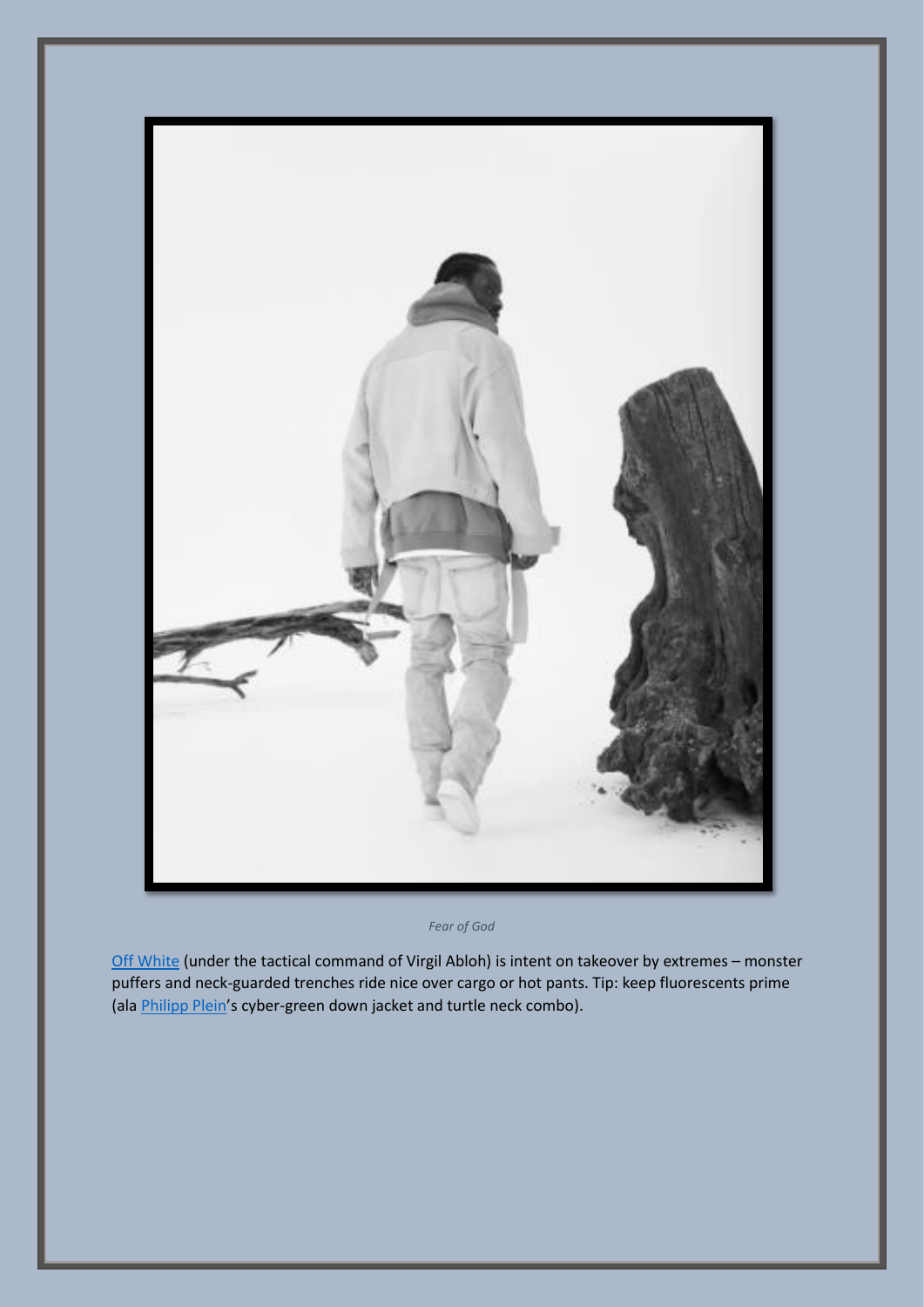

## *Philipp Plein*

The new aesthetic – mashups of contradictory trends (and price points) that never wholly match, sometimes baffle, but that *always* sing – is indicative of streetwear treading the same hallowed turf as couture and daring – in later trade/runway moments – to answer questions posed in the Paris shows about real (if well-healed) people can wear this stuff.

## **Athleisure**

*Hybridization* has become a go-to term for layered clothes since the shell-suit's swift demise but kudos to *Nike* and its blue-on-blue work with [Sacai/Naomi Osaka](https://news.nike.com/news/nike-x-sacai-running-apparel-collection-official-images) earlier this year that ushers us to another sector chasing down couture. *Nike* have worked to make athleisure an all seasons A-lister via a mix of premium technology and visual edge. Tips on simplicity: colour co-ordination of staple wardrobe item (jacket/leggings) with high-res (and chunky) collaboration treads.